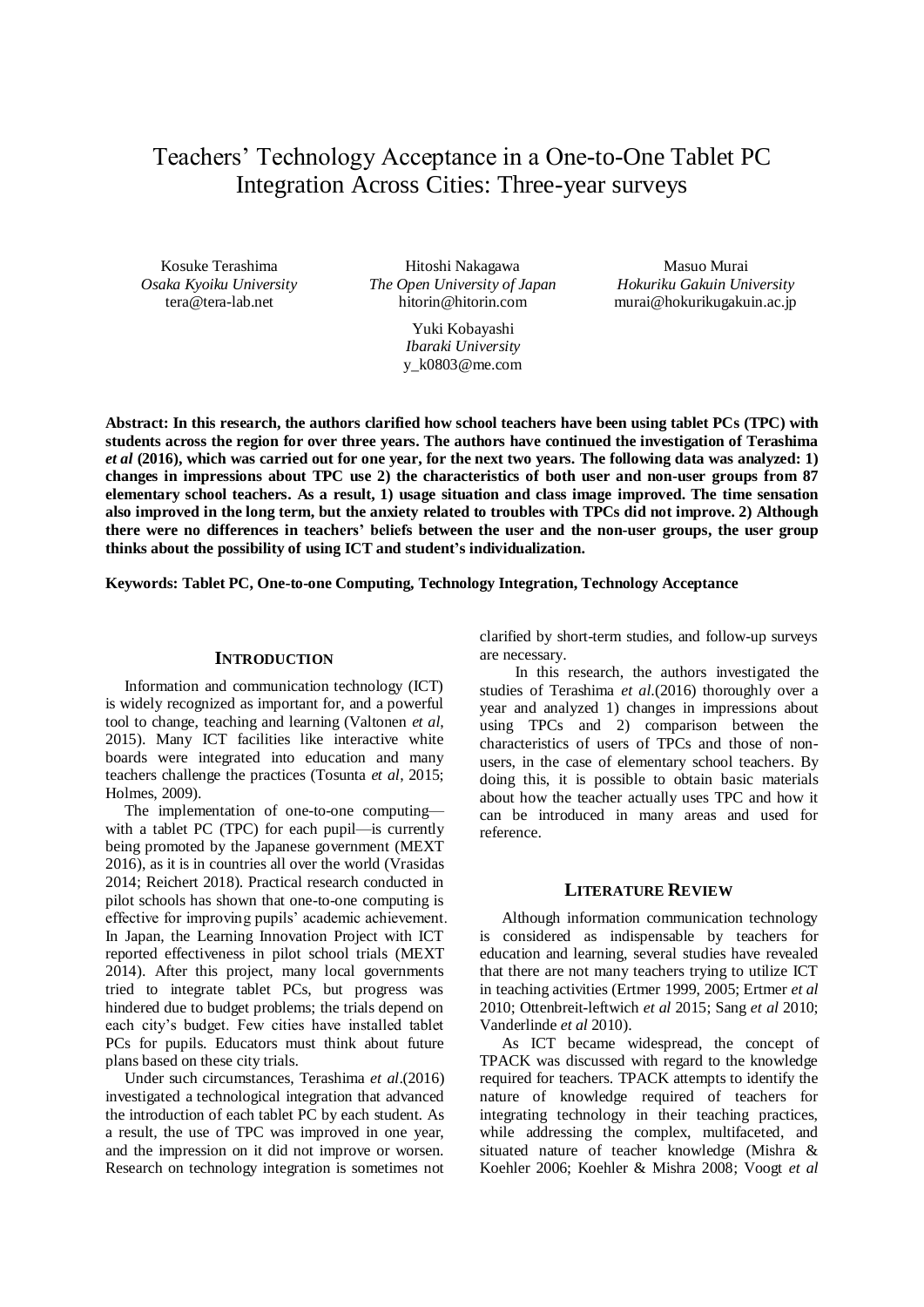2013). This concept is enhanced by Pedagogical Content Knowledge (Shulman 1987). Many recent studies have focused on TPACK, especially in the U.S. Terashima (2011) reviewed 65 peer review studies on TPACK and found three types: studies that (1) identify the factors of TPACK for the purpose of its evaluation (Schmidt 2009), (2) propose a design for teaching TPACK to teachers and pre-service students (Jang et al, 2010), and (3) develop a technology integration model using TPACK.

Some studies have provided models of TPACK use for when teachers and students use ICT in schools. For example, Guerrero (2010) developed work lists for mathematics teaching. In the Japanese research context, many researchers have introduced typical learning designs using ICT; however, these methods are focused on general teaching, not on specific subjects.

Research on teachers' ICT acceptance is proceeded. Several technology acceptance models (TAM) show how teachers accept ICT. The Unified Theory of Acceptance and Use of Technology (UTAUT) was developed (Venkatesh *et al*., 2003) based on a TAM developed and improved by Venkatesh and his fellow researchers (Venkatesh, V., & Davis, F. D., 2000; Venkatesh, V., & Balal, 2008).

#### **METHODLOGY**

#### **Research questions**

1. How has the one-to-one use of TPC been incorporated in three years?

2. Has the teacher's impression on tablet usage changed? This question focuses on and analyzes three issues (lesson creation, anxiety about time, anxiety due to equipment troubles) raised by Terashima (2016).

3. What kind of characteristics does the teacher using TPC have in comparison to the teacher who does not use it?

#### **Research Context**

 Teachers from 13 elementary schools and five junior high schools in City A were surveyed (population: about 37,000 people). Windows OS tablet PCs had been introduced for each student in this city at the end of 2014. Note that there was a training operation for the teacher before the survey. However, training simulating the use of tablet PCs, was not a common practice for lesson studies in each school.

 The survey was conducted four times. The first survey began at the same time as the new fiscal and teaching year and took place over half a month, from mid-May to early June 2015, which seems to be familiar to some extent. The survey was conducted via Web site; respondents entered their data during the specified period of time. The same survey was conducted Februarys, 2016, 2017,2018.

#### **Research data and analysis**

Data for both surveys were collected and compared.

1. Possible responses regarding tablet PC usage were "almost every day," "about one to three times a month," "about one to three times a week," and "do not use"; they were measured on a 4-point Likert scale.

2. Regarding anxiety about TPCs, we conducted a questionnaire survey that addressed the image of using in TPCs in the classes (three items), the time of use of TPCs (two items), and the anxiety related to troubles with TPCs (three items).

3. Among the four surveys, responses from 87 elementary school teachers who responded in the third survey were extracted. The third survey of elementary school teachers was targeted for the fact that the number of respondents was the largest in the second to fourth surveys, that the number of respondents was the largest among the groups ("almost every day," "about one to three times a month." There were no unilateral differences in statistical comparison between 39 people and 48 unused groups ("about one to three times a week," and "do not use") .

In the survey, we asked questions about 1) belief in the class, 2) expectation of the students' ability in dairy lessons, 3) possibility of using ICT in lessons. With regard to the conviction concerning class, using Benesse's work (2014), we presented the ideas (A, B) for the two conflicting classes over nine items and chose which way of thinking is close to the six likertscale. Regarding the conscious expectation in the lessons, 12 items were defined using the same 12 items of the survey (Benesse 2014) that used the  $21<sup>st</sup>$ century skills emphasized in the world to date. Regarding the possibility of using ICT in lessons, the 15 items of Benesse (2014) were presented over multiple choices comprising the expected responses.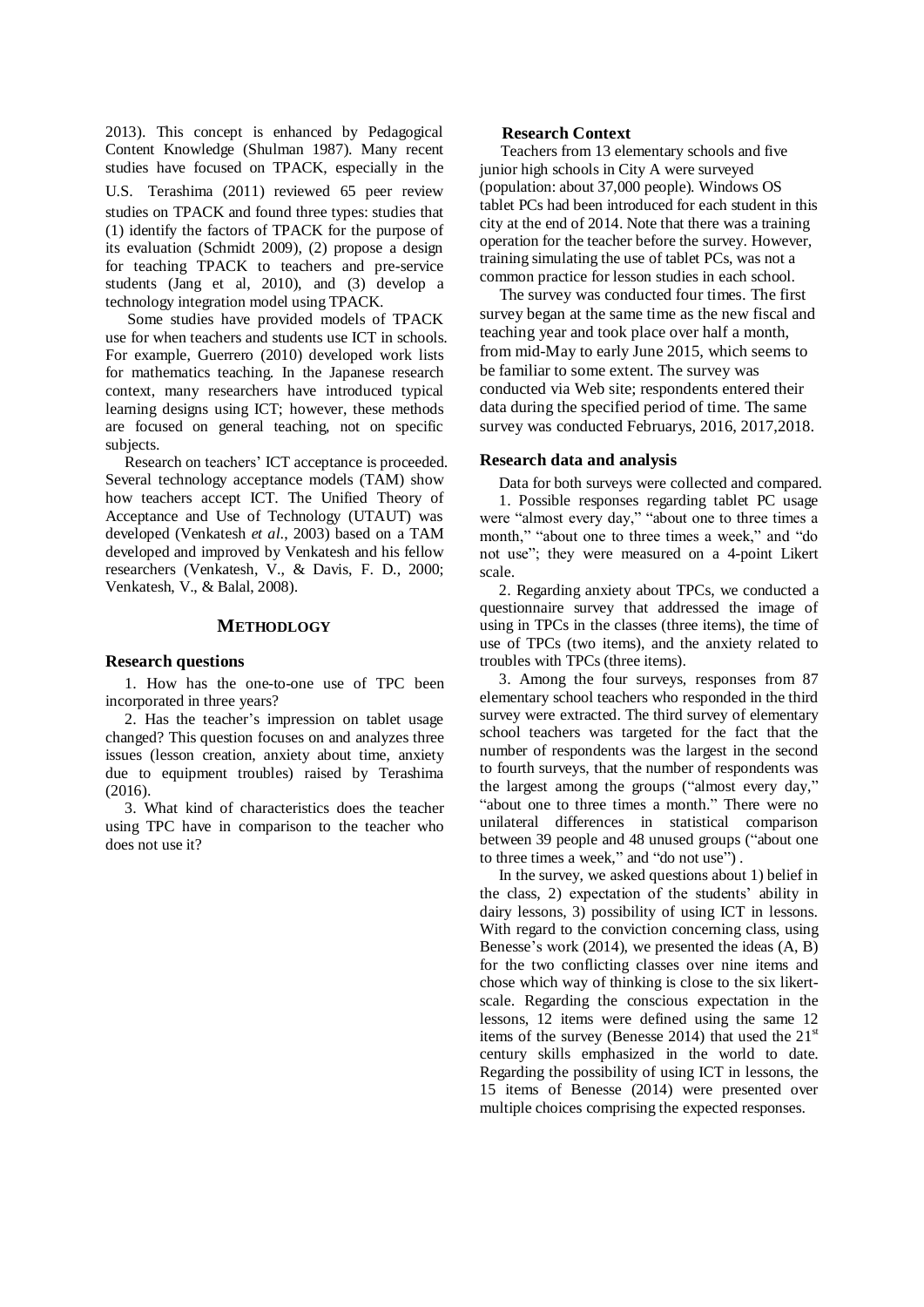## **RESULTS**

## **Frequency of tablet PC usage**

The frequency of TPC usage by teachers improved in the first year (Terashima, 2016), but there was not much improvement after that (Table. 1). For the whole data, the improvement was significant ( $t= 3.80$ ,  $df = 311$ ,  $p \le 0.01$ ) after the first year (comparison between the first and second surveys). However, when we look at the data as a whole after that, we can see that it is constant after the second year. Compared to junior high school, elementary school has a higher utilization rate. However, there was an improvement in the second year in elementary school, while in junior high school there were no changes.

## Table 1. How to make students use tablet PCs? (4 point Likert scale).

|             | 2015.6 | 2016.2 | 2017.2 | 2018.2 |
|-------------|--------|--------|--------|--------|
| Whole       | 1.72   | 2.05   | 2.09   | 2.09   |
| Elementary  | 1.97   | 2.35   | 2.47   | 2.38   |
| Junior High | 1.33   | 1.55   | 1.56   | 1.43   |

## **Teachers' assessment of TPC use**

Evaluation on the use of TPC showed improvements every year over the three years, although there was a little improvement in the first year.

Regarding concerns about teaching using TPCs (Table 2), there was improvement in all the years. Improvements were verified over a year (comparison

of the first with the second survey). For example, items "I cannot imagine making the students use a tablet PC in class" and "I do not understand the class design to make the students use tablet PCs"  $(t = 3.80,$ df = 311, p <0.01) (Terashima, *et al* 2016). These was improvement even after two surveys and the anxiety decreased. Although these improvements are explained in Terashima *et al* (2016), it can be said that they occurred because several training programs were enhanced, continued, and established.

As for the time of use of TPCs, we found that there would be a slight improvement over the long term. Initially, there were no improvement during the first year (Terashima *et al* 2016). However, it was found that anxiety decreased from the second to the third year (Table 2). While using this, it can be said that teachers and students have gotten used to each other, judgment that part of utilization of TPC in learning time is partly started, and so on.

Regarding anxiety related to troubles with TPCs, there were no improvements during the three-year survey. According to the results, things became worse in the first year (Terashima *et al* 2016). In this regard, there were no further changes after that (Table 2). If children use TPCs simultaneously, the greater the number of people, the greater the possibility of problems. In addition, the more the number of years since the introduction, the more obsolete the equipment becomes. Through investigations, it has become clear that certain problems are inevitable.

Table 2. Teachers' Concerns about using Tablet PCs (4-point Likert scale).

|        |                                                                               | Image of the Class Design                                                                             |                                                                                                                         |                                                   | Out of Order                                              |                                                                                                                                             |                                                                  | Time                                                                         |
|--------|-------------------------------------------------------------------------------|-------------------------------------------------------------------------------------------------------|-------------------------------------------------------------------------------------------------------------------------|---------------------------------------------------|-----------------------------------------------------------|---------------------------------------------------------------------------------------------------------------------------------------------|------------------------------------------------------------------|------------------------------------------------------------------------------|
|        | l cannot<br>imagine<br>making the<br>students use<br>a tablet PC<br>in class. | do<br>not<br>understand<br>class<br>the<br>design<br>to<br>make<br>the<br>students use<br>tablet PCs. | I do not<br>understand<br>how one-to-<br>one tablet<br>PC learning<br>increases<br>students'<br>academic<br>achievement | tablet<br>The<br>PCs<br>for<br>students<br>froze. | The<br>PC(s)<br>students ran problems,<br>out<br>battery. | When the<br>tablet<br>terminal for<br>tablet students is<br>for causing<br>of there is a<br>possibility<br>that class<br>cannot<br>proceed. | takes<br>It<br>a<br>long time to<br>use a tablet<br>PC in class. | takes<br>It<br>long time to<br>to<br>prepare<br>use a tablet<br>PC in class. |
| 2015.4 | 2.83                                                                          | 2.94                                                                                                  | 2.88                                                                                                                    | 3.09                                              | 2.84                                                      | 3.36                                                                                                                                        | 3.07                                                             | 3.22                                                                         |
| 2016.2 | 2.43                                                                          | 2.60                                                                                                  | 2.70                                                                                                                    | 3.30                                              | 3.01                                                      | 3.40                                                                                                                                        | 3.08                                                             | 3.22                                                                         |
| 2017.2 | 2.41                                                                          | 2.50                                                                                                  | 2.53                                                                                                                    | 3.32                                              | 3.04                                                      | 3.44                                                                                                                                        | 2.96                                                             | 3.17                                                                         |
| 2018.2 | 2.30                                                                          | 2.38                                                                                                  | 2.41                                                                                                                    | 3.23                                              | 3.00                                                      | 3.34                                                                                                                                        | 2.86                                                             | 2.98                                                                         |

# **Characteristics possessed by a teacher utilizing TPC**

When comparing the data on teacher's belief in both TPC user and non-user groups, there was not much difference in beliefs but there was a difference in the ability to nurture regular education regarding what they expect for ICT utilization.

For both users and non-users of TPCs, there was not much difference in relation to teacher's belief (Table 3). The median value was 3.5 and there was nothing close to B's opinion in both user and non-user groups. Of the nine items, only two showed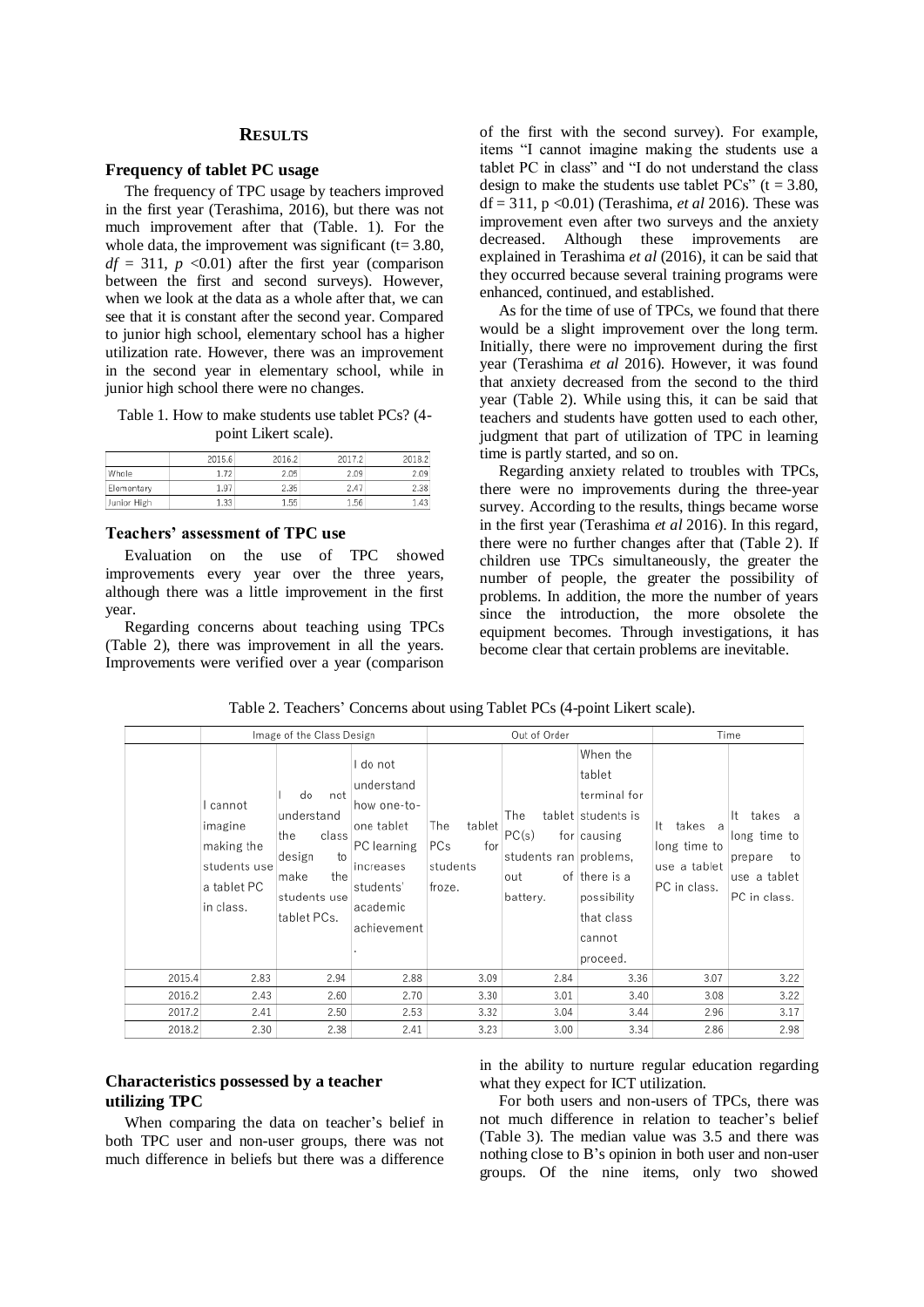significant differences or trends. Items that presented differences are better for the TPC user group than for the non-user group "Build academic skills from the weak subjects and areas" and "Support children to learn voluntarily on their own." It presented a slight close result. For these reasons, there was a tendency for teachers in the user group to focus somewhat on children's goodness and spontaneity, although they did not show a different tendency from the non-user group.

From the point of view of the power that the teacher seeks to give the child through usual education, the TPC user group revealed to be more conscious about the development of this force in more points than the non-user group (Table 4). Regarding the ability to utilize ICT equipment, some abilities are expected, such as problem-solving, creating new ideas, communicating with friends, conveying opinion, and being active. On the other hand, there was no difference between the two groups regarding the basic knowledge and skills acquisition, thinking ability, and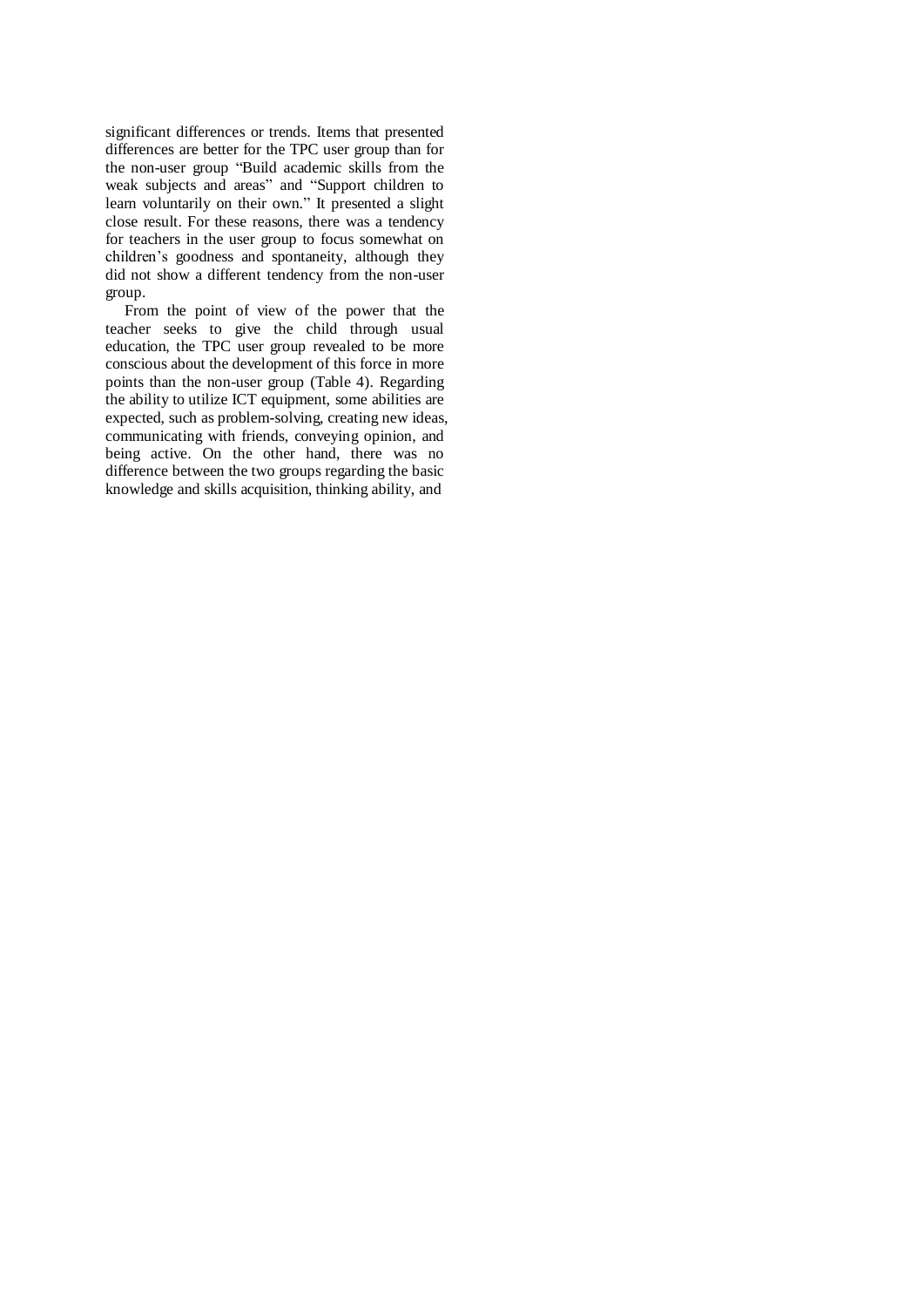# Table 3. Teachers' Beliefs of Education

|                                                                              |                                                                  | User     |                  | Non User |                  |          |
|------------------------------------------------------------------------------|------------------------------------------------------------------|----------|------------------|----------|------------------|----------|
| Near to 1                                                                    | Near to 6                                                        | $(N=39)$ | <b>SD</b>        | $(N=48)$ | <b>SD</b>        | F-Score  |
| Handle the content from textbooks and instructional guidelines to the end in |                                                                  |          |                  |          |                  |          |
| any way                                                                      | Even if you can not finish everything, have a basic idea         | 2.33     | 1.27             |          | $2.23$ 1.19      | 0.15     |
| 2 Build academic skills from weak subjects and areas                         | Increase academic ability of subjects and areas of specialty     | 3.18     | 1.22             | 2.69     | 0.85             | $4.81*$  |
|                                                                              | Even though it is intuitive, evaluating it with emphasiemphasize |          |                  |          |                  |          |
| 3 Fair evaluation of children using objective standards                      | s on the children's individuality of children                    | 2.49     | 1.08             | 2.65     | 1.03             | 0.48     |
|                                                                              | For children who are not good at studying, providedoing another  |          |                  |          |                  |          |
| 4 Encourage all children to develop as much academic ability as possible     | extension                                                        | 2.36     | 1.19             | 2.40     | 0.93             | 0.03     |
|                                                                              | Teaching and training what you needis needed to become an        |          |                  |          |                  |          |
| 5 To support the flowering of children's possibilities of children           | adult                                                            | 3.41     | 1.45             |          | 3.46 1.02        | 0.03     |
| 6 Become a master by training children to read or write                      | Learn intuitively and easily using images (charts) and images    | 3.10     | 1.24             | 3.35     | 1.16             | 0.93     |
| Even though it takes time, provide classes that where children can learn     |                                                                  |          |                  |          |                  |          |
| 7 from experience                                                            | In class, share as much knowledge as possible more efficiently   | 2.74     | 1.06             | 2.85     | 1.00             | 0.24     |
|                                                                              | Teach basic knowledge and skills to children even if they are    |          |                  |          |                  |          |
| 8 Support children to learn voluntarily on their own                         | compelled                                                        |          | $2.72 \mid 1.24$ |          | $3.23 \mid 1.16$ | $3.84 +$ |
| 9 Children learn from each other                                             | Teach knowledge and skills properly                              | 2.77     | 1.23             | 3.13     | 0.86             | 2.46     |

# Table 4. Teachers' Usual Action in Education

|                                                         | User     |      | Non User |      |          |    |
|---------------------------------------------------------|----------|------|----------|------|----------|----|
|                                                         | $(N=39)$ | SD   | $(N=48)$ | SD   | F-Score  |    |
| 1 Learning basic knowledge / skills                     | 3.64     | 0.53 | 3.58     | 0.61 | 0.21     |    |
| 2 Fostering the ability to utilize ICT equipment        | 3.18     | 0.59 | 2.56     | 0.61 | 22.06 ** |    |
| 3 Fostering the ability to discover tasks               | 3.00     | 0.60 | 2.71     | 0.76 | $3.71*$  |    |
| 4 Fostering the ability to solve problems               | 3.28     | 0.64 | 2.92     | 0.70 | $6.17*$  |    |
| 5 Fostering the ability to select necessary information | 2.97     | 0.62 | 2.71     | 0.79 | $2.88 +$ |    |
| 6 Training the ability to think logically               | 2.85     | 0.70 | 2.73     | 0.70 | 0.59     |    |
| 7 Training the ability to judge based on grounds        | 3.05     | 0.71 | 2.83     | 0.77 | 1.79     |    |
| 8 Fostering the ability to create new ideas             | 2.87     | 0.65 | 2.54     | 0.68 | $5.21*$  |    |
| 9 Fostering the ability to recall yourselfon your own   | 3.36     | 0.70 | 3.27     | 0.78 | 0.29     |    |
| 10 Fostering the ability to act activelybe more active  | 3.23     | 0.62 | 2.98     | 0.69 | $3.05 +$ |    |
| 11 Fostering the ability to convey your opinion         | 3.49     | 0.67 | 3.23     | 0.71 | $2.88 +$ |    |
| 12 Fostering the ability to collaborate with friends    | 3.46     | 0.55 | 3.13     | 0.73 | $5.61*$  |    |
| 13 Fostering the ability to be interested in Society    | 3.13     | 0.69 | 2.73     | 0.67 | 7.31     | 素本 |

|    |                                                                                            | User     |          | Non User |       |       | Chi-squared |
|----|--------------------------------------------------------------------------------------------|----------|----------|----------|-------|-------|-------------|
|    |                                                                                            | $(N=39)$ | Rate     | $(N=48)$ | Rate  | x2(1) | residuals   |
|    | Child"s interest and motivation to learnning increases                                     |          | 38 97.4% | 45       | 93.8% | 0.091 |             |
|    | 2 Child"s understanding deepens                                                            |          | 24 61.5% | 26       | 54.2% | 0.024 |             |
|    | Increase children's concentration of children                                              |          | 14 35.9% | 17       | 35.4% | 0.019 |             |
|    | Children"s own awareness and discovery increases                                           | 11       | 28.2%    | 13       | 27.1% | 0.016 |             |
|    | 5 Increase your ability to utilize knowledge                                               |          | 10 25.6% | 4        | 8.3%  | 3.578 | $2.185$ *   |
| 61 | Time to acquire knowledge can be shortened                                                 |          | 12 30.8% | 11       | 22.9% | 0.338 |             |
|    | 7 The opportunity for children to think in class increases                                 |          | 10 25.6% | 51       | 10.4% | 2.51  |             |
|    | The opportunity for children to present in lessons increases                               |          | 14 35.9% | 9        | 18.8% | 2.431 |             |
| 91 | Opportunities to share opinions and discuss in classes will increase                       |          | 12 30.8% | 12       | 25.0% | 0.128 |             |
| 10 | Childrens will actively speak                                                              |          | 9 23.1%  | 4        | 8.3%  | 2.611 |             |
| 11 | Children will act be more actively from themselveson their own                             | 8        | 20.5%    | 5        | 10.4% | 1.023 |             |
| 12 | Learning oOpportunities for learning tailored to each individual"s abilities will increase |          | 26 66.7% | 21       | 43.8% | 3.674 | 2.133       |
| 13 | Children will be able to learn freely about their interests                                |          | 18 46.2% | 12       | 25.0% | 3.377 | 2.064       |
|    | 14 Teaching and learning among children increases                                          | 9        | 23.1%    | 8        | 16.7% | 0.229 |             |
|    | 15 The students will acquire the ICT skills necessary for the society of the future        |          | 24 61.5% | 19       | 39.6% | 3.317 | $2.037$ *   |

reflection ability. In many respects, the TPC user group was more conscious of the development of this power, although there were items that both groups emphasized.

Regarding the possibility of using ICT, many people, especially from the user group, expected that the use of ICT could increase the individualization of

the child (Table 5). This will appear in the items "Children use their knowledge," "Learning opportunities tailored to each individual's abilities will increase," and "Children will be able to learn freely about their interests." There was also an expectation that it would be desirable to expand ICT skills using TPCs.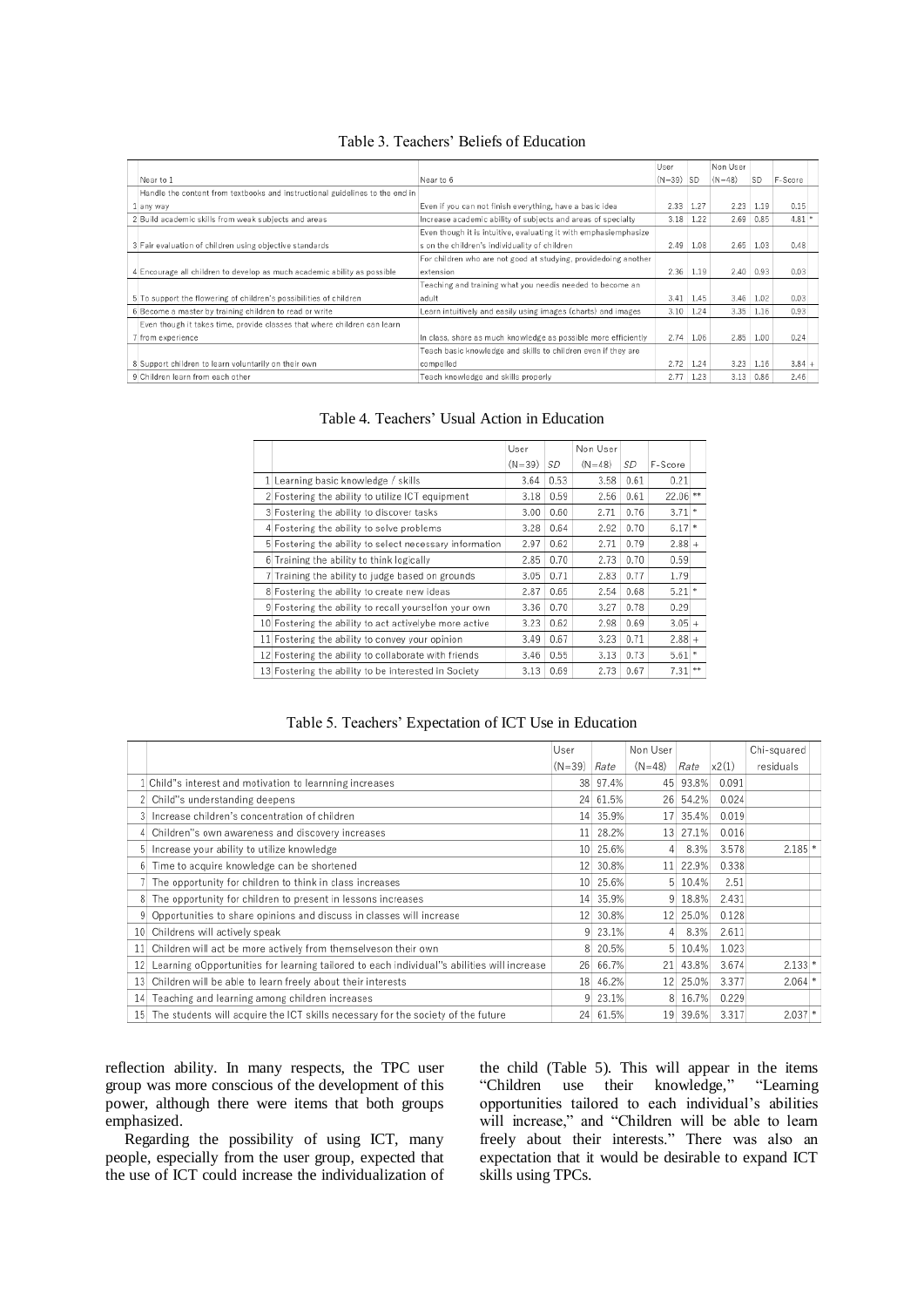As a result, teachers' beliefs were similar, but it became clear that the user group is expecting the individualization of children's learning. It seemed that there were differences between attitudes regarding taking ICT to problem-based learning by the user group, expectation to learn through knowledge, and children's learning.

## **CONCLUSION**

In this research, the authors clarified how school teachers use tablet PCs (TPCs) with students across the region for over three years.

As a result, it became clear that the use of TPC is improved. In addition, we can clarify at what stage it would improve by conducting long-term investigation.

Moreover, in this research, we also clarified what kinds of features teachers using TPC have in comparison with non-users. As a result, although teacher's belief does not change much, there is a tendency for the user group to have expectations about learning through individuality for both regular education and ICT-based learning.

The results of this research show which points should be studied simultaneously in the future for the advancement of technological integration research in Japan. There is a particular concern about the improvement of TPC environment and teacher training. For example, it is said that it is difficult to change teacher's belief in general in how to eliminate anxiety about environmental improvement based on these results. However, through training, it is said that the teacher It is a useful research in considering whether we need to be conscious of it.

#### **REFERENCES**

- Ertmer, P. A. (1999). Addressing first- and secondorder barriers to change: Strategies for technology integration. *Educational Technology Research and Development*, *47*(4), 47–61. doi:10.1007/BF02299597
- Ertmer, P. A. (2005). Teacher pedagogical beliefs: The final frontier in our quest for technology integration? *Educational Technology Research and Development*, *53*(4), 25–39. doi:10.1007/BF02504683
- Ertmer, P. A., Ottenbreit-Leftwich, A. T., Sadik, O., Sendurur, E., & Sendurur, P. (2012). Teacher beliefs and technology integration practices: A critical relationship. *Computers and Education*, *59*(2), 423–435. doi:10.1016/j.compedu.2012.02.001

Guerrero, S. (2010). Technological Pedagogical Content Knowledge in the Mathematics

Classroom. *Journal of Digital Learning in Teacher Education*, 26(4), 132-139.

- Holmes, K. (2009). Planning to Teach with Digital Tools: Introducing the Interactive Whiteboard to Pre-Service Secondary Mathematics Teachers. *Australasian Journal of Educational Technology*, *25*(3), 351–365. Retrieved from http://www.eric.ed.gov/ERICWebPortal/detail?ac cno=EJ849344
- Jang, S.-J., & Chen, K.-C. (2010). From PCK to TPACK: Developing a Transformative Model for Pre-Service Science Teachers. *Journal of Science Education and Technology*, 19(6), 553-564.
- Koehler, M. J., & Mishra, P. (2008). Introducing technological pedagogical knowledge. In The AACTE Committee on Innovation and Technology (Eds.), *The Handbook of Technological Pedagogical Content Knowledge for Teaching and Teacher Educators* (pp. 3–29). New York: Routledge.
- Mishra, P., & Koehler, M. J. (2006). Technological Pedagogical Content Knowledge: A Framework for Teacher Knowledge. *Teachers College Record*, 108(6), 1017-1054.
- Mext.(2014) School Innovation Project. http://jouhouka.mext.go.jp/school/innovation/
- Ottenbreit-leftwich, A. T., Ertmer, P. A., & Tondeur, J. (2015). Interpretation of Research on Technology Integration in Teacher Education in the USA: Preparation and Current Practices. In *International Handbook of Interpretation in Educational Research* (pp. 1239–1262). http://doi.org/10.1007/978-94-017-9282-0
- Reichert, M., & Mouza, C. (2018). Teacher practices during Year 4 of a one-to-one mobile learning initiative. *Journal of Computer Assisted Learning*, (July 2017), 1–13. http://doi.org/10.1111/jcal.12283
- Sang, G., Valcke, M., Braak, J. Van, & Tondeur, J. (2010). Student teachers' thinking processes and ICT integration: Predictors of prospective teaching behaviors with educational technology. *Computers and Education*, *54*(1), 103–112. doi:10.1016/j.compedu.2009.07.010
- Shulman, L. S. (1987). Knowledge and Teaching: Foundations of the New Reform. *Harvard Educational Review*, 57(1), 1-22.
- Schmidt, D. A., Baran, E., Thompson, A. D., Mishra, P., Koehler, M. J., & Shin, T. S. (2009). Technological Pedagogical Content Knowledge (TPACK): The Development and Validation of an Assessment Instrument for Preservice Teachers. *Journal of Research on Technology in Education*, 42(2), 123-149.
- Terashima, K. (2011) Research Trends on Technological Pedagogical Content Knowledge. *Proceedings of 18th Annual Meeting of Japan Association for Educational Media Study*, 167- 168.
- Terashima, K., Nakagawa, H., & Murai, M. (2016) Teachers' Technology Acceptance in a One-to-